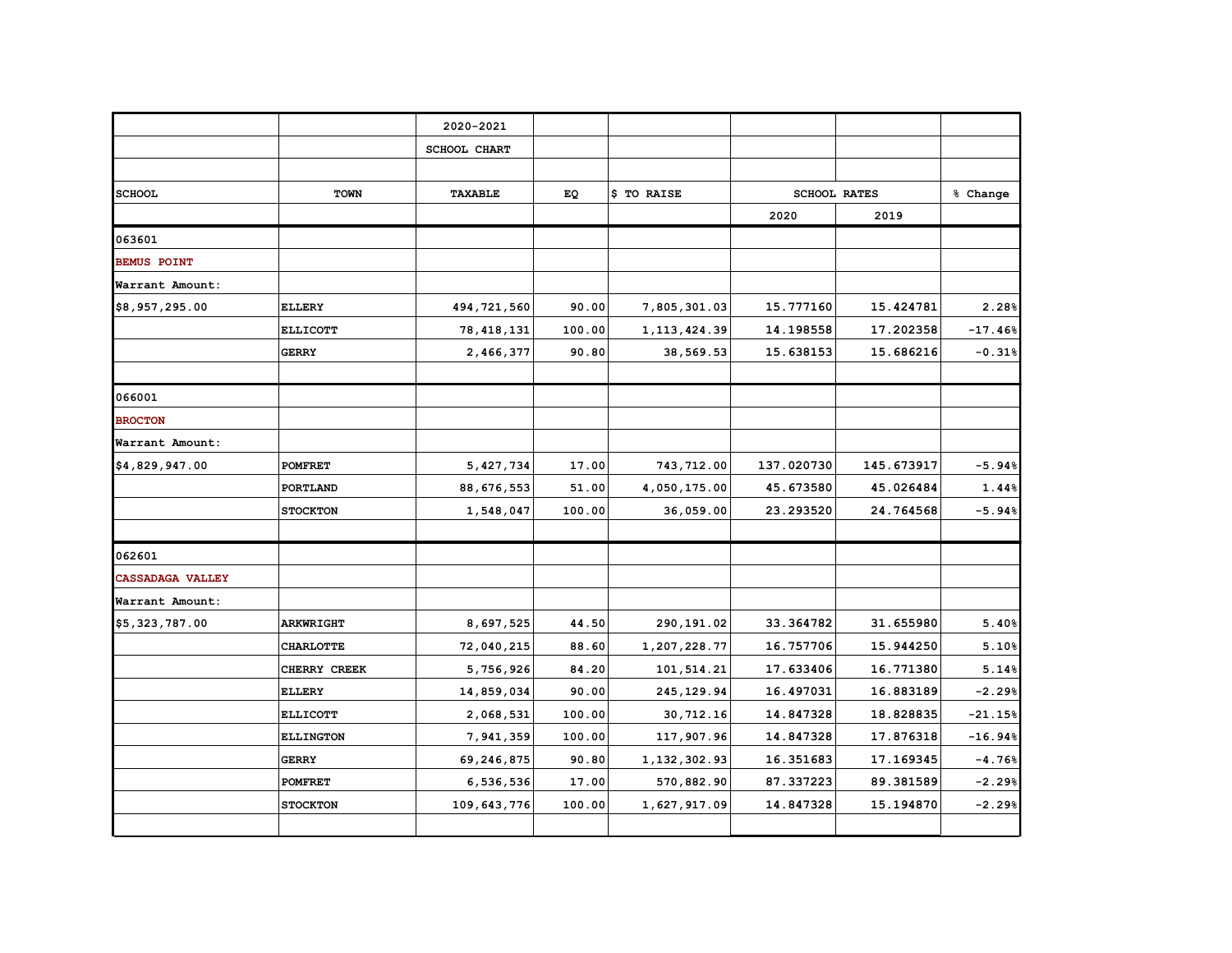|                 |                   | 2020-2021           |        |              |           |                     |          |
|-----------------|-------------------|---------------------|--------|--------------|-----------|---------------------|----------|
|                 |                   | <b>SCHOOL CHART</b> |        |              |           |                     |          |
|                 |                   |                     |        |              |           |                     |          |
| <b>SCHOOL</b>   | <b>TOWN</b>       | TAXABLE             | EQ     | \$ TO RAISE  |           | <b>SCHOOL RATES</b> | % Change |
|                 |                   |                     |        |              | 2020      | 2019                |          |
| 062803          |                   |                     |        |              |           |                     |          |
| CHAUTAUQUA LAKE |                   |                     |        |              |           |                     |          |
| Warrant Amount: |                   |                     |        |              |           |                     |          |
| \$12,316,388.00 | <b>CHAUTAUQUA</b> | 1,035,234,739       | 92.80  | 9,953,061.12 | 9.614304  | 9.401660            | 2.26%    |
|                 | <b>ELLERY</b>     | 20, 241, 359        | 90.00  | 200,661.00   | 9.913415  | 10.273925           | $-3.51%$ |
|                 | NORTH HARMONY     | 199,297,024         | 89.80  | 1,980,114.42 | 9.935494  | 9.862968            | 0.74%    |
|                 | PORTLAND          | 3,940,087           | 51.00  | 68,928.92    | 17.494262 | 16.811877           | 4.06%    |
|                 | <b>STOCKTON</b>   | 9,790,841           | 100.00 | 78,432.53    | 8.922074  | 9.246532            | $-3.51%$ |
|                 | <b>WESTFIELD</b>  | 2,879,231           | 73.00  | 35,190.02    | 12.222019 | 12.166490           | 0.46%    |
|                 |                   |                     |        |              |           |                     |          |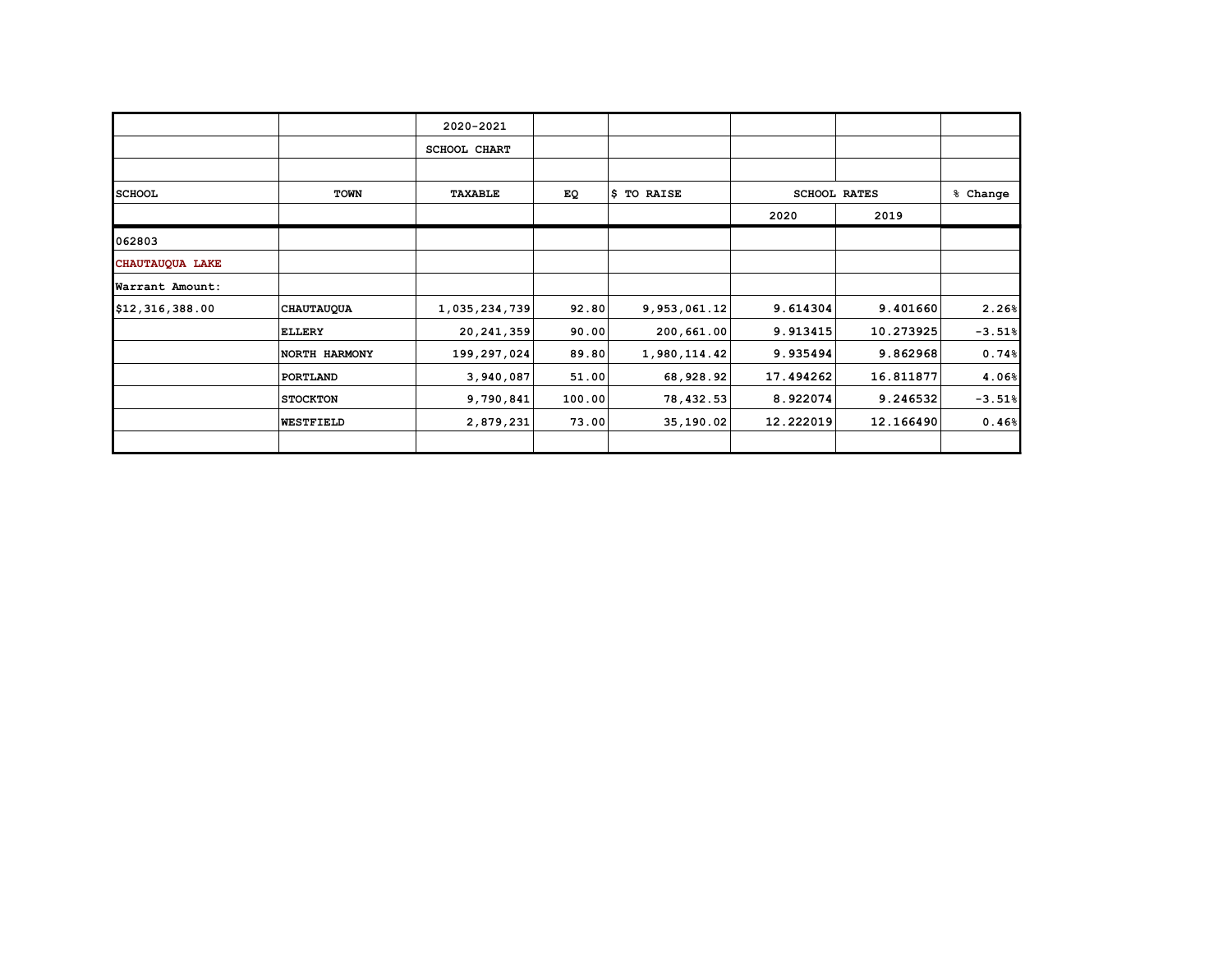|                     |                  | 2020-2021     |        |                 |           |                     |           |
|---------------------|------------------|---------------|--------|-----------------|-----------|---------------------|-----------|
|                     |                  | SCHOOL CHART  |        |                 |           |                     |           |
|                     |                  |               |        |                 |           |                     |           |
| <b>SCHOOL</b>       | TOWN             | TAXABLE       | EQ     | \$ TO RAISE     |           | <b>SCHOOL RATES</b> | % Change  |
|                     |                  |               |        |                 | 2020      | 2019                |           |
| 063201              |                  |               |        |                 |           |                     |           |
| <b>CLYMER</b>       |                  |               |        |                 |           |                     |           |
| Warrant Amount:     |                  |               |        |                 |           |                     |           |
| \$4,694,231.00      | <b>CLYMER</b>    | 91,970,423    | 100.00 | 1,281,840.11    | 13.937525 | 15.753721           | $-11.53%$ |
|                     | FRENCH CREEK     | 120,872,956   | 100.00 | 1,684,669.90    | 13.937525 | 14.966035           | $-6.87%$  |
|                     | <b>MINA</b>      | 123, 434, 818 | 100.00 | 1,720,375.92    | 13.937525 | 14.966035           | $-6.87%$  |
|                     | <b>SHERMAN</b>   | 526,999       | 100.00 | 7,345.06        | 13.937525 | 14.966035           | $-6.87%$  |
|                     |                  |               |        |                 |           |                     |           |
| 060300              |                  |               |        |                 |           |                     |           |
| <b>DUNKIRK CITY</b> |                  |               |        |                 |           |                     |           |
| Warrant Amount:     |                  |               |        |                 |           |                     |           |
| \$9,966,642.00      | DUNKIRK-CITY     | 285, 343, 527 | 75.00  | 6, 413, 547. 79 | 22.476584 | 23.216210           | $-3.19%$  |
|                     | DUNKIRK-TOWN     | 107,669,201   | 60.00  | 3,025,044.82    | 28.095730 | 26.583446           | 5.69%     |
|                     | <b>SHERIDAN</b>  | 18, 168, 161  | 58.00  | 528,049.40      | 29.064548 | 29.512131           | $-1.52%$  |
|                     |                  |               |        |                 |           |                     |           |
| 063801              |                  |               |        |                 |           |                     |           |
| <b>FALCONER</b>     |                  |               |        |                 |           |                     |           |
| Warrant Amount:     |                  |               |        |                 |           |                     |           |
| \$7,133,890.00      | CARROLL          | 3,807,434     | 91.80  | 69,688.17       | 18.303186 | 15.732433           | 16.34%    |
|                     | <b>ELLICOTT</b>  | 278, 305, 579 | 100.00 | 4,676,180.82    | 16.802325 | 19.494961           | $-13.81%$ |
|                     | <b>ELLINGTON</b> | 49, 359, 840  | 100.00 | 829,360.08      | 16.802325 | 18.508745           | $-9.22%$  |
|                     | <b>GERRY</b>     | 6,624,354     | 90.80  | 122,582.10      | 18.504763 | 17.776761           | 4.10%     |
|                     | POLAND           | 85,469,053    | 100.00 | 1,436,078.82    | 16.802325 | 19.422757           | $-13.49%$ |
|                     |                  |               |        |                 |           |                     |           |
| 064603              |                  |               |        |                 |           |                     |           |
| <b>FORESTVILLE</b>  |                  |               |        |                 |           |                     |           |
| Warrant Amount:     |                  |               |        |                 |           |                     |           |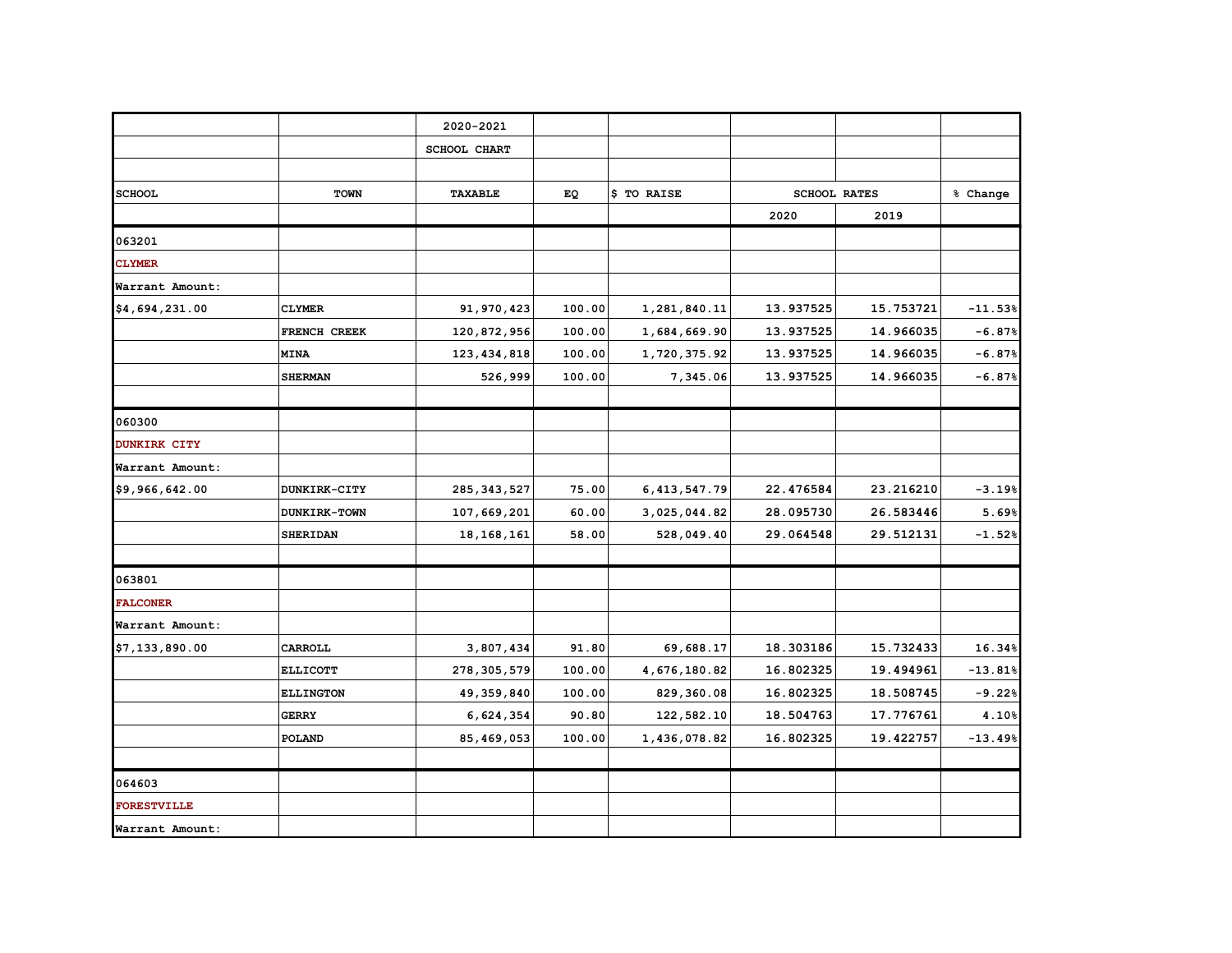|                      |                  | 2020-2021           |       |               |                     |            |          |
|----------------------|------------------|---------------------|-------|---------------|---------------------|------------|----------|
|                      |                  | <b>SCHOOL CHART</b> |       |               |                     |            |          |
|                      |                  |                     |       |               |                     |            |          |
| <b>SCHOOL</b>        | <b>TOWN</b>      | TAXABLE             | EQ    | \$ TO RAISE   | <b>SCHOOL RATES</b> |            | % Change |
|                      |                  |                     |       |               | 2020                | 2019       |          |
| \$4,037,224.00       | <b>ARKWRIGHT</b> | 19, 198, 110        | 44.50 | 713,629.18    | 37.171846           | 36.115884  | 2.92%    |
| (Including Catt. Co) | <b>HANOVER</b>   | 93, 244, 771        | 82.00 | 1,880,982.58  | 20.172526           | 20.157703  | 0.07%    |
|                      | <b>SHERIDAN</b>  | 27, 924, 572        | 58.00 | 796,402.60    | 28.519778           | 29.382414  | $-2.94%$ |
|                      | <b>VILLENOVA</b> | 13, 168, 357        | 47.00 | 463, 455.32   | 35.194620           | 33.020237  | 6.59%    |
| 065801               |                  |                     |       |               |                     |            |          |
| <b>FREDONIA</b>      |                  |                     |       |               |                     |            |          |
| Warrant Amount:      |                  |                     |       |               |                     |            |          |
| \$16,219,949.00      | <b>ARKWRIGHT</b> | 6,970,556           | 44.50 | 327,436.42    | 46.974220           | 43.445440  | 8.12%    |
|                      | DUNKIRK-TOWN     | 596,489             | 60.00 | 20,781.21     | 34.839210           | 31.837880  | 9.43%    |
|                      | <b>POMFRET</b>   | 114,266,491         | 17.00 | 14,027,773.07 | 122.961920          | 122.669460 | 0.24%    |
|                      | PORTLAND         | 16,457,578          | 51.00 | 674,551.82    | 40.987310           | 37.916020  | 8.10%    |
|                      | <b>SHERIDAN</b>  | 32,603,556          | 58.00 | 1,169,406.48  | 36.040560           | 35.345440  | 1.97%    |
|                      |                  |                     |       |               |                     |            |          |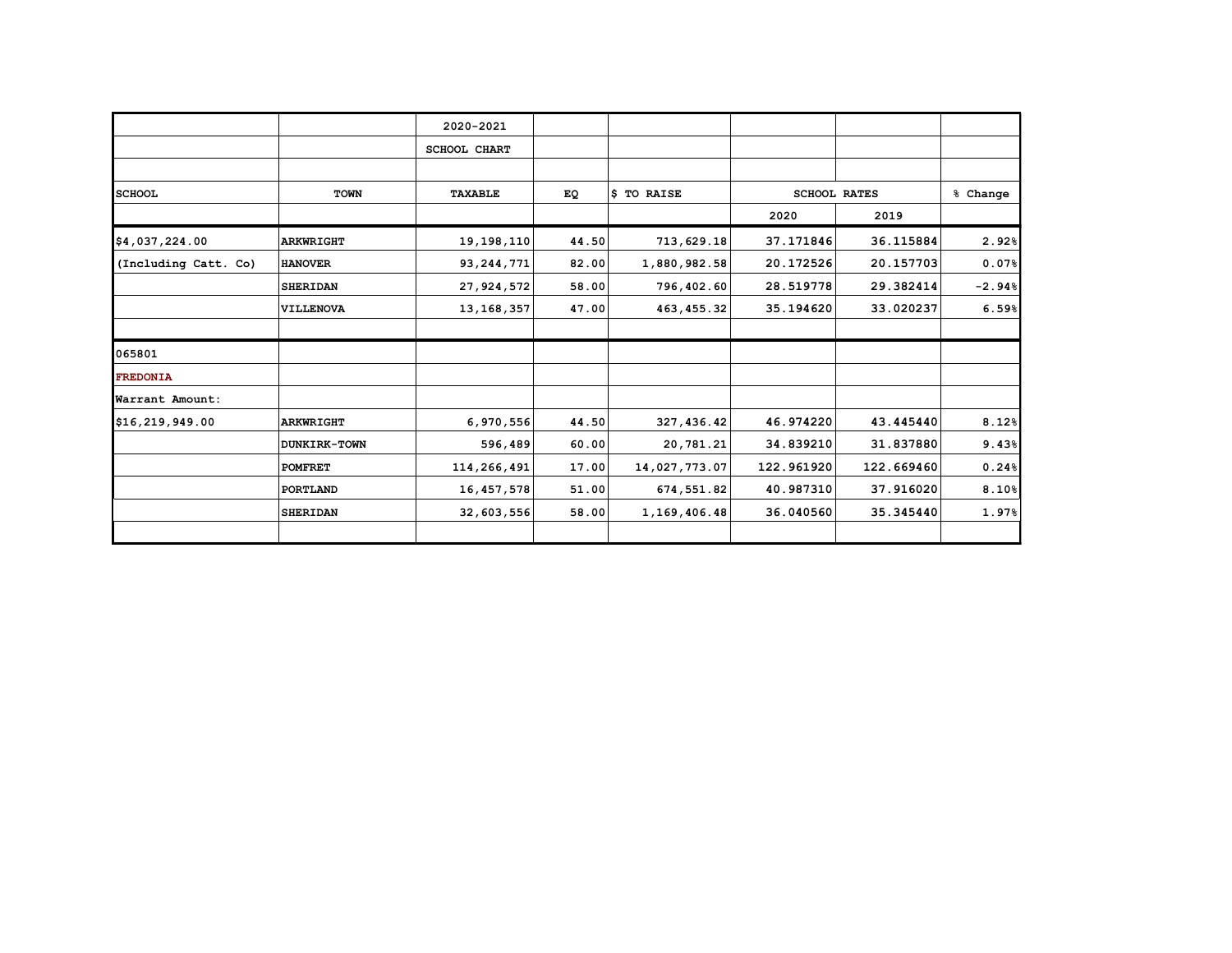|                      |                  | 2020-2021      |        |               |           |                     |           |
|----------------------|------------------|----------------|--------|---------------|-----------|---------------------|-----------|
|                      |                  |                |        |               |           |                     |           |
|                      |                  | SCHOOL CHART   |        |               |           |                     |           |
|                      |                  |                |        |               |           |                     |           |
| <b>SCHOOL</b>        | <b>TOWN</b>      | <b>TAXABLE</b> | EQ     | \$ TO RAISE   |           | <b>SCHOOL RATES</b> | % Change  |
|                      |                  |                |        |               | 2020      | 2019                |           |
| 062401               |                  |                |        |               |           |                     |           |
| <b>FREWSBURG</b>     |                  |                |        |               |           |                     |           |
| Warrant Amount:      |                  |                |        |               |           |                     |           |
| \$5,697,303.00       | <b>BUSTI</b>     | 14,609,593     | 96.20  | 367,973.00    | 25.187095 | 25.424467           | $-0.93%$  |
| (Including Catt. Co) | CARROLL          | 137, 481, 458  | 91.80  | 3,628,730.00  | 26.394319 | 25.069073           | 5.29%     |
|                      | <b>KIANTONE</b>  | 47, 135, 979   | 96.40  | 1,184,755.00  | 25.134839 | 25.068525           | 0.26%     |
|                      | POLAND           | 13,678,811     | 100.00 | 331,437.00    | 24.229985 | 30.948796           | $-21.71%$ |
|                      |                  |                |        |               |           |                     |           |
| 047201               |                  |                |        |               |           |                     |           |
| <b>GOWANDA</b>       |                  |                |        |               |           |                     |           |
| Warrant Amount:      |                  |                |        |               |           |                     |           |
| \$1,762.19           | <b>HANOVER</b>   | 90,685         | 82.00  | 1,742.78      | 19.217919 | 19.589525           | $-1.90%$  |
| 060800               |                  |                |        |               |           |                     |           |
| <b>JAMESTOWN</b>     |                  |                |        |               |           |                     |           |
| Warrant Amount:      | <b>JAMESTOWN</b> | 677,130,066    | 96.20  | 13,074,234.66 | 19.308306 | 19.298505           | 0.05%     |
| \$14,641,567.00      | <b>KIANTONE</b>  | 39,561,221     | 96.40  | 762, 275.40   | 19.268247 | 19.028326           | 1.26%     |
|                      | <b>BUSTI</b>     | 27,531,753     | 96.20  | 531,591.63    | 19.308306 | 19.298505           | 0.05%     |
|                      | <b>ELLICOTT</b>  | 14,669,411     | 100.00 | 272,478.30    | 18.574591 | 23.579090           | $-21.22%$ |
|                      | CARROLL          | 48,780         | 91.80  | 987.00        | 20.233759 | 19.028326           | 6.33%     |
|                      |                  |                |        |               |           |                     |           |
| 064801               |                  |                |        |               |           |                     |           |
| <b>PANAMA</b>        |                  |                |        |               |           |                     |           |
| Warrant Amount:      |                  |                |        |               |           |                     |           |
| \$3,464,980.00       | <b>BUSTI</b>     | 27, 324, 251   | 96.20  | 466,855.63    | 17.085761 | 17.304157           | $-1.26%$  |
|                      | <b>HARMONY</b>   | 97,250,207     | 96.40  | 1,658,146.57  | 17.050314 | 17.061899           | $-0.07%$  |
|                      | NORTH HARMONY    | 71,641,615     | 89.80  | 1,311,289.08  | 18.303455 | 18.199359           | 0.57%     |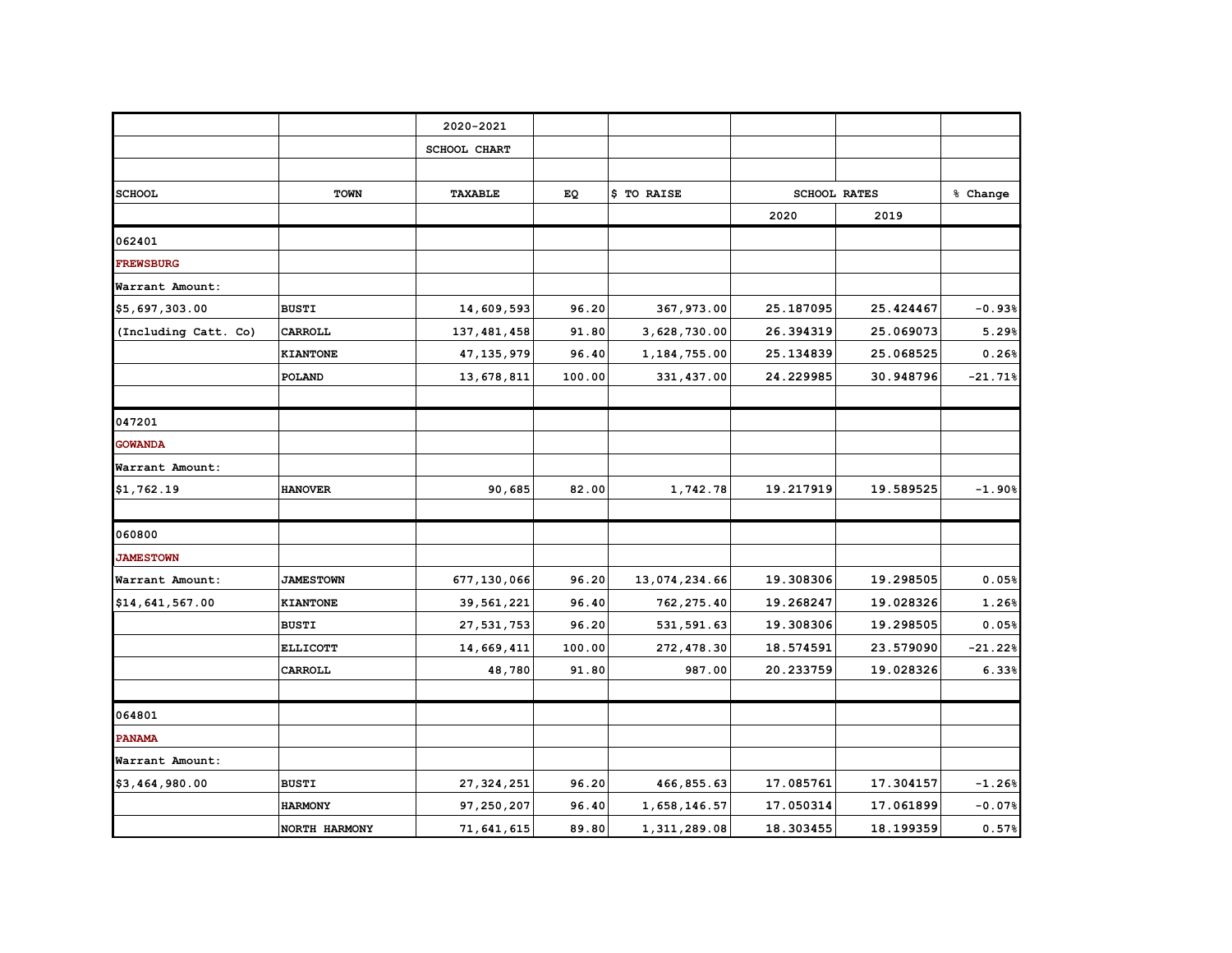|                                  |                  | 2020-2021           |           |             |           |                     |           |
|----------------------------------|------------------|---------------------|-----------|-------------|-----------|---------------------|-----------|
|                                  |                  | <b>SCHOOL CHART</b> |           |             |           |                     |           |
|                                  |                  |                     |           |             |           |                     |           |
| <b>SCHOOL</b>                    | <b>TOWN</b>      | <b>TAXABLE</b>      | <b>EQ</b> | \$ TO RAISE |           | <b>SCHOOL RATES</b> | % Change  |
|                                  |                  |                     |           |             | 2020      | 2019                |           |
|                                  | <b>SHERMAN</b>   | 1,745,427           | 100.00    | 28,688.72   | 16.436505 | 17.061898           | $-3.67%$  |
| 063001                           |                  |                     |           |             |           |                     |           |
| PINE VALLEY                      |                  |                     |           |             |           |                     |           |
| Warrant Amount:                  |                  |                     |           |             |           |                     |           |
| \$2,001,255.60                   | ARKWRIGHT        | 1,572,816           | 44.50     | 54,691.54   | 34.773004 | 33.882647           | 2.63%     |
| (Not Including Catt. CoCHARLOTTE |                  | 1,556,148           | 88.60     | 25,956.45   | 16.679938 | 17.852147           | $-6.57%$  |
|                                  | CHERRY CREEK     | 51,260,327          | 84.20     | 903,206.53  | 17.619992 | 18.717584           | $-5.86%$  |
|                                  | <b>ELLINGTON</b> | 13, 337, 247        | 100.00    | 223, 198.44 | 16.734971 | 17.662231           | $-5.25%$  |
|                                  | VILLENOVA        | 24,619,193          | 47.00     | 794,202.63  | 32.259491 | 31.623804           | 2.01%     |
| 047601                           |                  |                     |           |             |           |                     |           |
| <b>RANDOLPH</b>                  |                  |                     |           |             |           |                     |           |
| Warrant Amount:                  |                  |                     |           |             |           |                     |           |
| \$4,610,514.00                   | <b>ELLINGTON</b> | 4,710,384           | 100.00    | 38, 339. 75 | 8.139410  | 11.845116           | $-31.28%$ |
| (Including Catt. Co)             | POLAND           | 5,898,064           | 100.00    | 48,006.76   | 8.139410  | 12.430060           | $-34.52%$ |
|                                  |                  |                     |           |             |           |                     |           |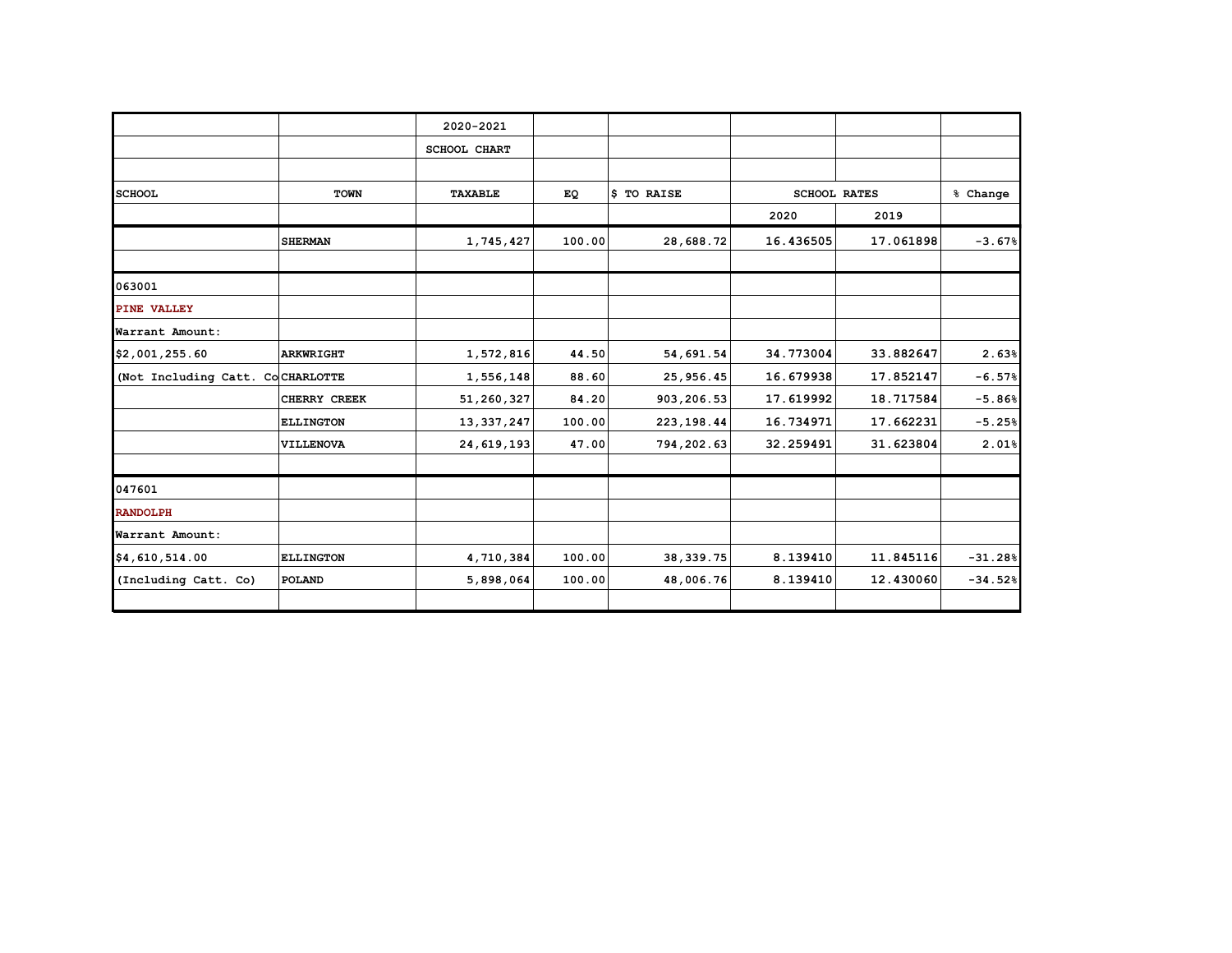|                     |                 | 2020-2021      |        |                 |           |                     |           |
|---------------------|-----------------|----------------|--------|-----------------|-----------|---------------------|-----------|
|                     |                 | SCHOOL CHART   |        |                 |           |                     |           |
|                     |                 |                |        |                 |           |                     |           |
| <b>SCHOOL</b>       | TOWN            | <b>TAXABLE</b> | EQ     | \$ TO RAISE     |           | <b>SCHOOL RATES</b> | % Change  |
|                     |                 |                |        |                 | 2020      | 2019                |           |
| 066201              |                 |                |        |                 |           |                     |           |
| <b>RIPLEY</b>       |                 |                |        |                 |           |                     |           |
| Warrant Amount:     |                 |                |        |                 |           |                     |           |
| \$1,862,975.00      | <b>RIPLEY</b>   | 88,024,773     | 97.00  | 1,862,975.00    | 21.164212 | 21.796228           | $-2.90%$  |
| 066601              |                 |                |        |                 |           |                     |           |
| <b>SHERMAN</b>      |                 |                |        |                 |           |                     |           |
| Warrant Amount:     |                 |                |        |                 |           |                     |           |
| \$2,721,344.00      | CHAUTAUQUA      | 14,399,856     | 92.80  | 239,330.00      | 16.620314 | 16.599337           | 0.13%     |
|                     | <b>CLYMER</b>   | 879,407        | 100.00 | 13,564.00       | 15.423655 | 17.184683           | $-10.25%$ |
|                     | FRENCH CREEK    | 5,196,690      | 100.00 | 80,152.00       | 15.423652 | 16.325447           | $-5.52%$  |
|                     | <b>MINA</b>     | 39,120,396     | 100.00 | 603,379.00      | 15.423652 | 16.325447           | $-5.52%$  |
|                     | NORTH HARMONY   | 3,085,370      | 89.80  | 52,993.00       | 17.175558 | 17.413809           | $-1.37%$  |
|                     | <b>RIPLEY</b>   | 22,045,043     | 97.00  | 350,531.00      | 15.900671 | 16.325447           | $-2.60%$  |
|                     | <b>SHERMAN</b>  | 75, 429, 421   | 100.00 | 1,163,397.00    | 15.423651 | 16.325447           | $-5.52%$  |
|                     | WESTFIELD       | 10,317,819     | 73.00  | 217,998.00      | 21.128291 | 21.480851           | $-1.64%$  |
|                     |                 |                |        |                 |           |                     |           |
| 064601              |                 |                |        |                 |           |                     |           |
| <b>SILVER CREEK</b> |                 |                |        |                 |           |                     |           |
| Warrant Amount:     | <b>HANOVER</b>  | 260, 392, 699  | 82.00  | 5, 214, 492.10  | 20.025493 | 19.590104           | 2.22%     |
| \$6,432,602.00      | <b>SHERIDAN</b> | 42,854,381     | 58.00  | 1,213,289.03    | 28.311902 | 28.555070           | $-0.85%$  |
| (Including Erie Co) |                 |                |        |                 |           |                     |           |
| 062201              |                 |                |        |                 |           |                     |           |
| <b>SOUTHWESTERN</b> |                 |                |        |                 |           |                     |           |
| Warrant Amount:     | <b>BUSTI</b>    | 458, 358, 063  | 96.20  | 9,191,855.79    | 20.053876 | 19.254375           | 4.15%     |
| \$13,352,550.00     | <b>ELLICOTT</b> | 212,730,156    | 100.00 | 4, 103, 953. 74 | 19.291829 | 23.525139           | $-17.99%$ |